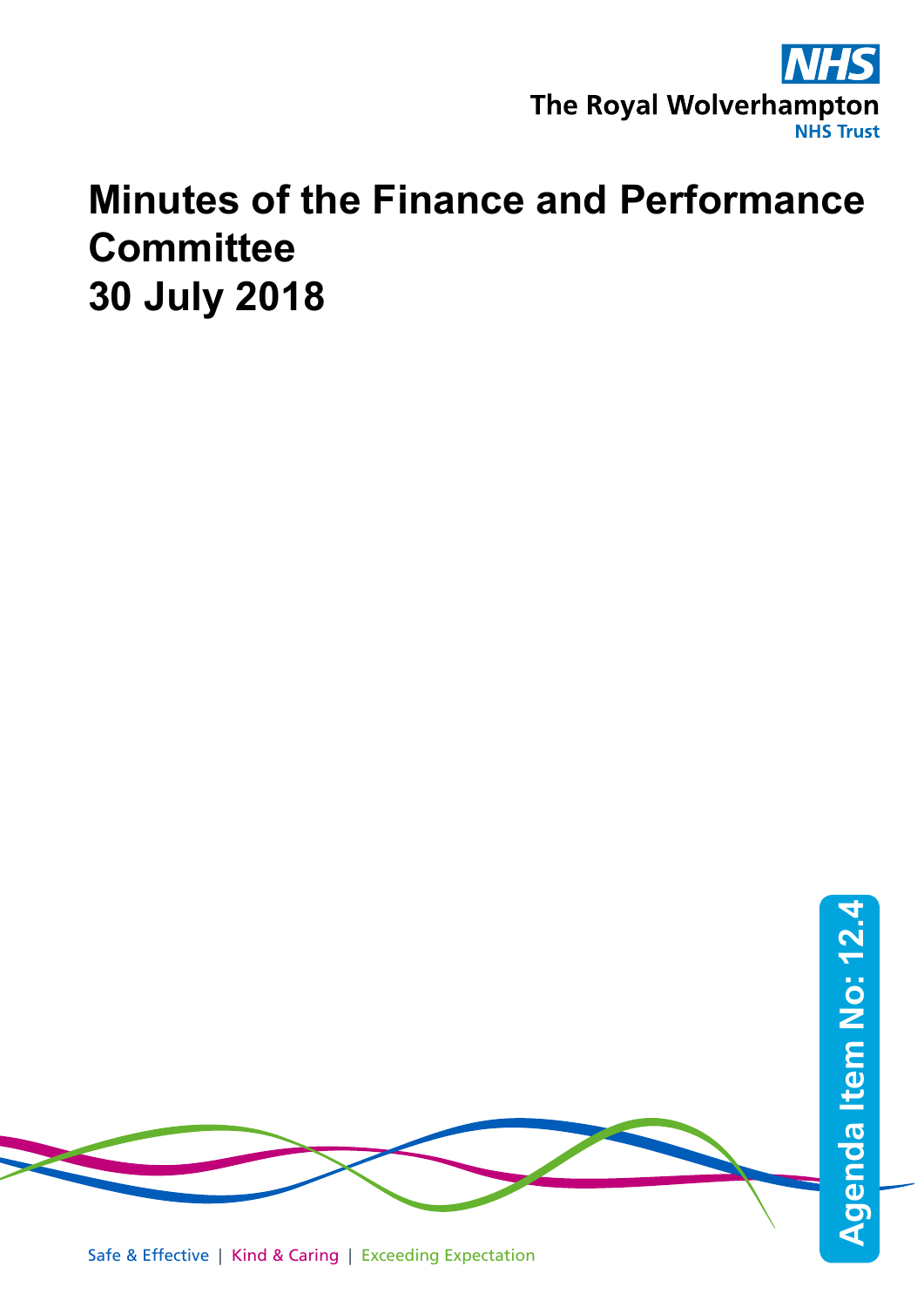## **Minutes of the Finance and Performance Committee**

Date Wednesday 20<sup>th</sup> June 2018 **Venue** Conference Room, Hollybush House, The Royal Wolverhampton NHS Trust (RWT) **Time** 8.30am

| Present:       | Name                 | Role                                                            |
|----------------|----------------------|-----------------------------------------------------------------|
|                | Mary Martin          | Non-Executive Director (Chair)                                  |
|                | Jeremy Vanes         | Chairman (Part Attendance)                                      |
|                | Junior Hemans        | Non-Executive Director                                          |
|                | Sue Rawlings         | Non-Executive Director                                          |
|                | Kevin Stringer       | <b>Chief Finance Officer</b>                                    |
|                | Mike Sharon          | Director of Strategic Planning & Performance                    |
|                | Alan Duffell         | Director of Workforce                                           |
|                | Gwen Nuttall         | Chief Operating Officer (Part Attendance)                       |
| In Attendance: | Name                 | Role                                                            |
|                | <b>Helen Troalen</b> | Deputy Chief Finance Officer                                    |
|                | Simon Evans          | Deputy Director of Strategic Planning & Performance             |
|                | Susan Harrison       | Research Delivery Manager                                       |
|                | Claire Richards      | PA to Director of Strategic Planning & Performance (Note Taker) |

| 064/2018 | <b>Apologies for Absence</b>                                                                                                                                                                  |           |
|----------|-----------------------------------------------------------------------------------------------------------------------------------------------------------------------------------------------|-----------|
|          | Apologies were received from S Evans.                                                                                                                                                         |           |
| 065/2018 | Minutes of Meeting Held on 23 <sup>rd</sup> May 2018                                                                                                                                          |           |
|          | The minutes were agreed to be a true record.                                                                                                                                                  |           |
| 066/2018 | <b>Action Points From Previous Meeting</b>                                                                                                                                                    |           |
| 066.01   | Finance Report - H Troalen confirmed that the Finance Report includes the underlying<br>position. Action closed.                                                                              |           |
| 066.02   | CQUIN - M Sharon informed the Committee that there has been no further agreement or<br>communication from the centre regarding CQUIN targets. M Sharon to continue to chase for an<br>update. | <b>MS</b> |
| 066.03   | Supplementary Finance Report (Non Contract Activity) - H Troalen agreed to circulate a copy of<br>the Non-Contract Activity adverse variance following the meeting.                           | <b>HT</b> |
| 066.04   | Activity Report - H Troalen agreed to bring a separate Activity Report to the Finance &<br>Performance Meeting in July to examine the financial numbers and activity further.                 | НT        |
| 066.05   | Cash Flow - H Troalen will ensure that a cash flow presentation is delivered to the Committee in<br>July.                                                                                     | НT        |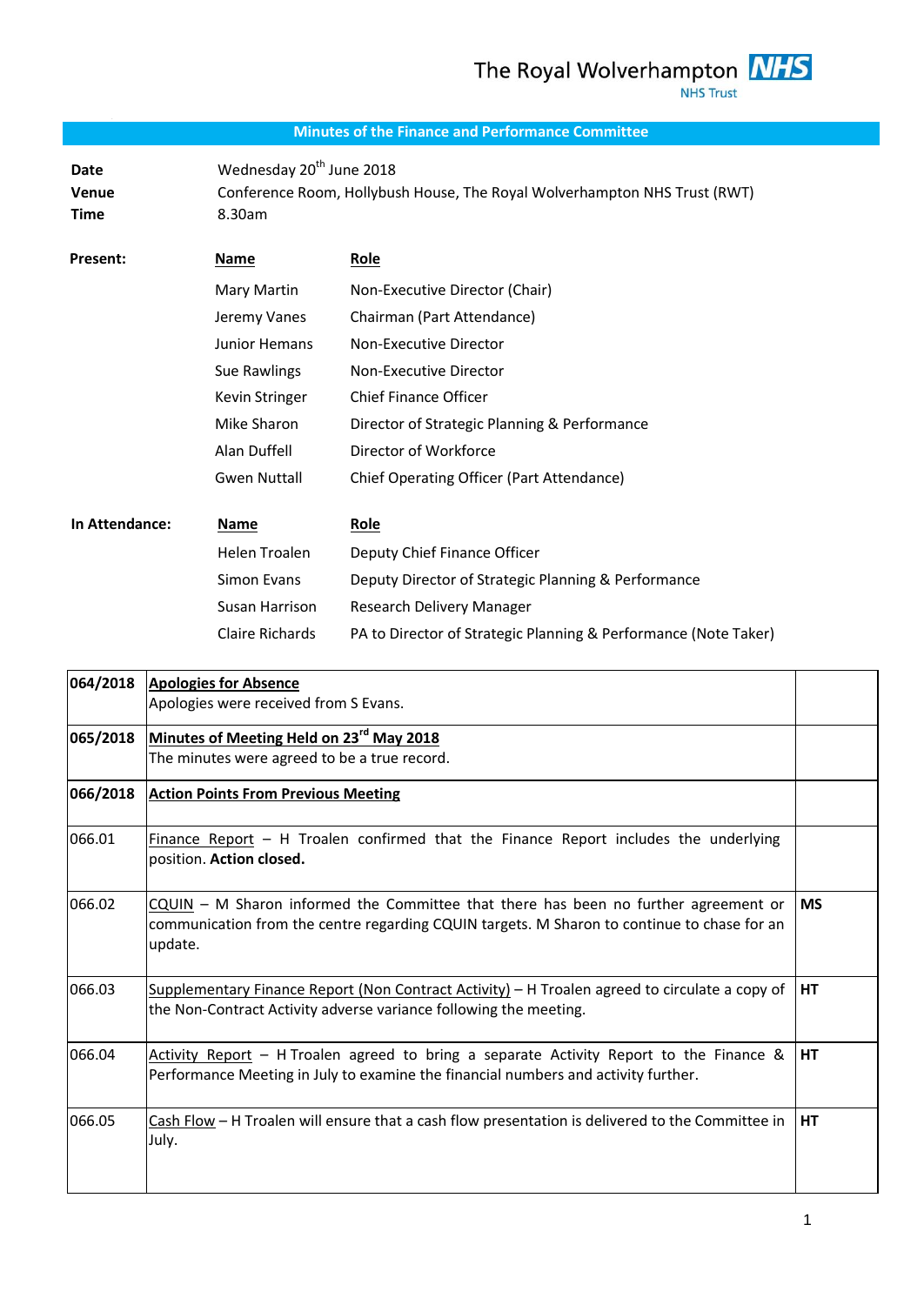| 066.06   | Division Activity $-$ G Nuttall confirmed that activity plans have now been finalised and will be<br>confirmed at Trust Board on 25 <sup>th</sup> June.                                                                                                                                                                                                                                                                                                                                                                                                                                                                                                                                                                                                                                                                                                                                                                                                                                                                                                                                                     |              |
|----------|-------------------------------------------------------------------------------------------------------------------------------------------------------------------------------------------------------------------------------------------------------------------------------------------------------------------------------------------------------------------------------------------------------------------------------------------------------------------------------------------------------------------------------------------------------------------------------------------------------------------------------------------------------------------------------------------------------------------------------------------------------------------------------------------------------------------------------------------------------------------------------------------------------------------------------------------------------------------------------------------------------------------------------------------------------------------------------------------------------------|--------------|
| 066.07   | Overseas Patients $-$ K Stringer stated that the Trust has not yet been formally contacted<br>regarding the opportunity to generate income from recovery of overseas patient fees.<br>However, K Stringer felt that this would materialise as part of the Model Hospital and Lord<br>Carter savings. Action: to be carried forward.                                                                                                                                                                                                                                                                                                                                                                                                                                                                                                                                                                                                                                                                                                                                                                         | <b>KS</b>    |
| 066.08   | Bank/Agency Spend - A Duffell confirmed that each Division has been requested to complete a<br>deep dive review into Bank and Agency spend and report back on usage at the next FRB<br>Meeting. A Duffell to provide an update on the findings at next month's Committee Meeting.                                                                                                                                                                                                                                                                                                                                                                                                                                                                                                                                                                                                                                                                                                                                                                                                                           | <b>AD</b>    |
| 066.09   | TUPE Agency Costs - K Stringer confirmed that he has escalated the impact of TUPE staff from<br>other Trusts and the resulting vacancies, which would probably affect agency costs, to the NHSI<br>Regional Finance Lead. The NHSI have requested clarification regarding numbers with<br>partnership trusts before actioning. Action closed.                                                                                                                                                                                                                                                                                                                                                                                                                                                                                                                                                                                                                                                                                                                                                               |              |
| 066.10   | Risk Share Arrangement with CCGs - H Troalen to provide an update at the July meeting.                                                                                                                                                                                                                                                                                                                                                                                                                                                                                                                                                                                                                                                                                                                                                                                                                                                                                                                                                                                                                      | HT           |
| 066.11   | Worcester Charitable Funds - G Nuttall confirmed that there were no plans to work jointly with<br>Worcester regarding this fundraising initiative.                                                                                                                                                                                                                                                                                                                                                                                                                                                                                                                                                                                                                                                                                                                                                                                                                                                                                                                                                          |              |
|          | S Rawlings stated that discussions have been taking place at the Charity Committee Meeting<br>regarding possible high cost items that would be purchased from funds.                                                                                                                                                                                                                                                                                                                                                                                                                                                                                                                                                                                                                                                                                                                                                                                                                                                                                                                                        |              |
| 067/2018 | <b>Declaration of Interest</b><br>None declared.                                                                                                                                                                                                                                                                                                                                                                                                                                                                                                                                                                                                                                                                                                                                                                                                                                                                                                                                                                                                                                                            |              |
| 068/2018 | <b>NIHR CRN: West Midlands Report</b><br>Mary Martin asked that P Boyle liaise with C Richards to ensure that the work plan dates listed<br>for the NIHR Reports are planned to allow time for review and submission.                                                                                                                                                                                                                                                                                                                                                                                                                                                                                                                                                                                                                                                                                                                                                                                                                                                                                       | <b>PB/CR</b> |
|          | M Martin also asked that if future reports fall outside of the normal reporting timelines they<br>should be circulated to the Committee via email to approve electronically, prior to submitting<br>the report to Trust Board for approval. S Harrison to feedback to P Boyle.                                                                                                                                                                                                                                                                                                                                                                                                                                                                                                                                                                                                                                                                                                                                                                                                                              | <b>SH</b>    |
|          | S Harrison provided the following highlights:<br>70k participants recruited, the most ever in a single year, beating the target by 10k recruits.<br>$\bullet$<br>The top recruiting region for commercial clinical trials.<br>$\bullet$<br>Recruited to 1,400 studies taking place across 30 health specialities.<br>$\bullet$<br>Local Clinical Research Specialty Leads appointed for all 30 CRN specialties.<br>$\bullet$<br>One of the best performing LCRNs for Join Dementia Research.<br>$\bullet$<br>Delivered the highest number of training events.<br>$\bullet$<br>Expanded and delivered the already extensive communications plan.<br>$\bullet$<br>Increased the number of studies delivered in hospices.<br>$\bullet$<br>Successfully appointed to two apprentice posts.<br>$\bullet$<br>Delivered a comprehensive staff wellbeing programme designed to promote staff retention.<br>$\bullet$<br>Developed a Chief Investigator programme resulting in an increase in the number of Chief<br>$\bullet$<br>Investigators<br>Reported a zero finance balance to the co-ordinating centre.<br>٠ |              |
|          | The Finance & Performance Committee noted the performance report and approved the<br>Annual Delivery Report.                                                                                                                                                                                                                                                                                                                                                                                                                                                                                                                                                                                                                                                                                                                                                                                                                                                                                                                                                                                                |              |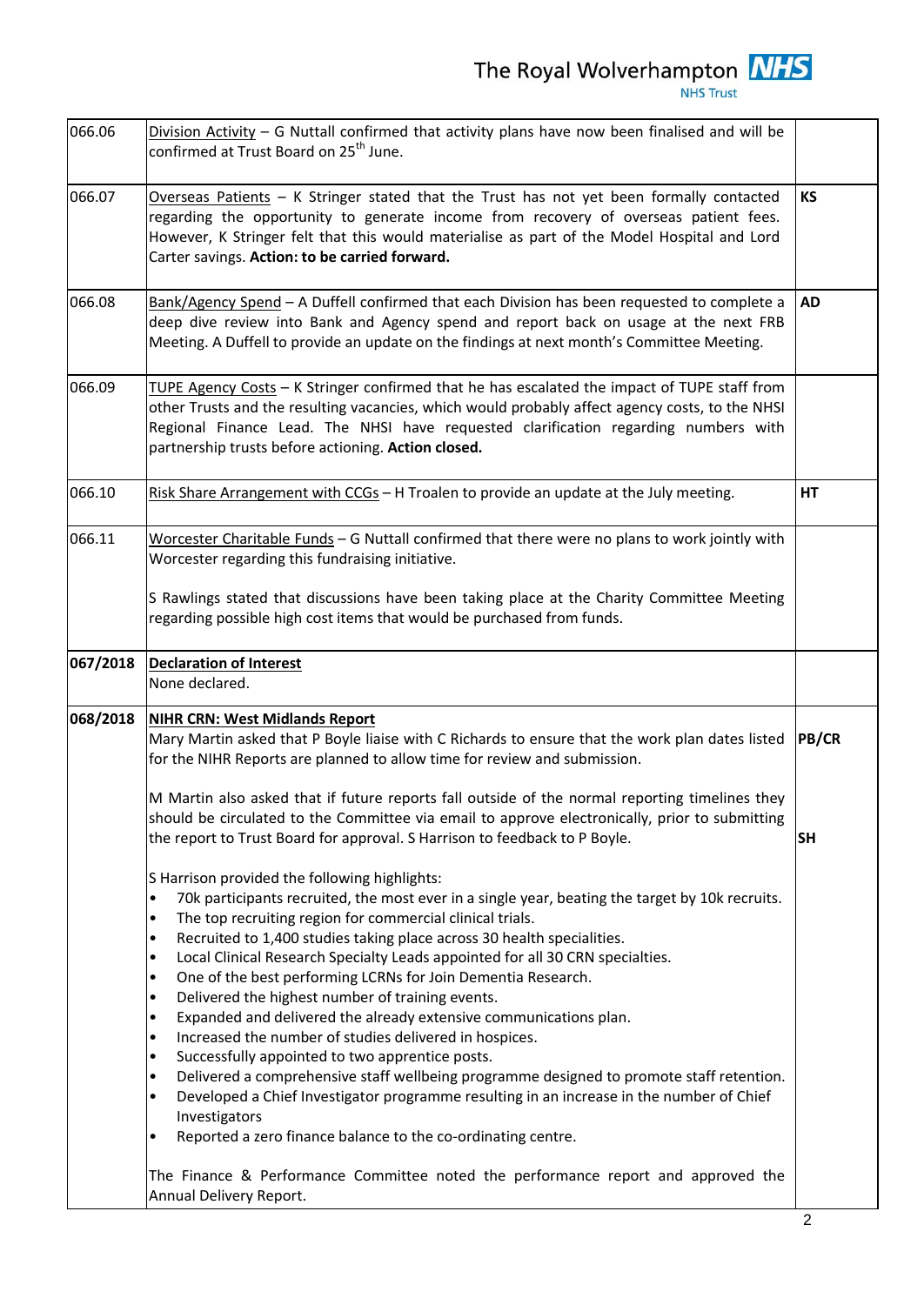The Royal Wolverhampton  $\frac{NHS}{NHS \text{ Trust}}$ 

|          | 069/2018 Service Line Reporting                                                                                                                                                                                                                                                                                                                                                                                                      |           |  |  |
|----------|--------------------------------------------------------------------------------------------------------------------------------------------------------------------------------------------------------------------------------------------------------------------------------------------------------------------------------------------------------------------------------------------------------------------------------------|-----------|--|--|
|          | H Troalen presented the above report, informing the Committee that the programme covers<br>the position at the end of the last financial year, Costing Transformation Programme and an<br>approach to reference costs.                                                                                                                                                                                                               |           |  |  |
|          | J Vanes asked where Division 3 would sit within the report. H Troalen stated that the report  HT<br>would be re-cut in future reports to cover Divisions 1, 2 and 3. J Vanes asked if the bubble<br>charts could be re-instated.                                                                                                                                                                                                     |           |  |  |
|          | Costing Transformation Programme (CTP) PLICS - The Trust is taking part in the second and<br>final voluntary CTP Early Implementer submission in August. The submission in summer 2019<br>will be mandatory.                                                                                                                                                                                                                         |           |  |  |
|          | M Martin asked if the last page of the report could be split into directorates so that you could<br>identify which division they belonged too. H Troalen to ensure that the information is displayed<br>in future reports.                                                                                                                                                                                                           | <b>HT</b> |  |  |
|          | H Troalen identified the next steps:<br>The Trust will continue to produce PLICS/SLR reports on a monthly basis.<br>$\bullet$<br>Preparation for the 2017/18 CTP and Reference Costs submissions will continue, by<br>$\bullet$<br>reference to the recently issued guidance and by using feedback from the Divisions on the<br>monthly PLICS/SLR reports.                                                                           |           |  |  |
|          | The department will continue to examine information systems in the context of the new<br>$\bullet$<br>CTP guidance and to work with NHSI where the information collected differs from that<br>outlined in their guidance published in February.<br>The department will look to update the current Qlikview documents and replace them with<br>٠<br>the unified HARBR ('Healthcare Analytix Role Based Reporting') Qlikview document. |           |  |  |
|          | The Committee noted and approved the report and approved next steps.                                                                                                                                                                                                                                                                                                                                                                 |           |  |  |
| 070/2018 | Governance                                                                                                                                                                                                                                                                                                                                                                                                                           |           |  |  |
| 70.01    | BAF Update - M Martin stated that there had been no changes to risks this month. However, it<br>was noted that the 3 red RAG rated risks were being closely monitored and were linked to<br>regular reports received by the Committee.                                                                                                                                                                                               |           |  |  |
| 70.01.01 | $BAF S R1 – A Duffell stated that he had removed all action pertaining to last financial year and$<br>felt that it was unlikely that the risk rating would change as the actions were in place to prevent<br>further deterioration. J Vanes informed the Committee that concerns had been expressed at a<br>recent Health Scrutiny Panel Meeting regarding the lack of qualified Doctors and Nurses within<br>the NHS.               |           |  |  |
| 70.01.02 | BAF SR6b - M Sharon confirmed that there were no changes to the BAF and that he would<br>provide an STP update at 072.3 as per the agenda.                                                                                                                                                                                                                                                                                           |           |  |  |
| 70.01.03 | $\underline{BAF}$ SR8 - G Nuttall informed the Committee that there had been some discussions during the<br>Ops/Finance Meeting in June regarding theatre efficiencies being delivered as CIP savings or<br>additional activity. M Sharon confirmed that the efficiencies would be delivered as income.<br>G Nuttall stated that she would amend the risk rating to reflect this.                                                    | <b>GN</b> |  |  |
| 071/2018 | <b>Financial Performance for Period 2</b>                                                                                                                                                                                                                                                                                                                                                                                            |           |  |  |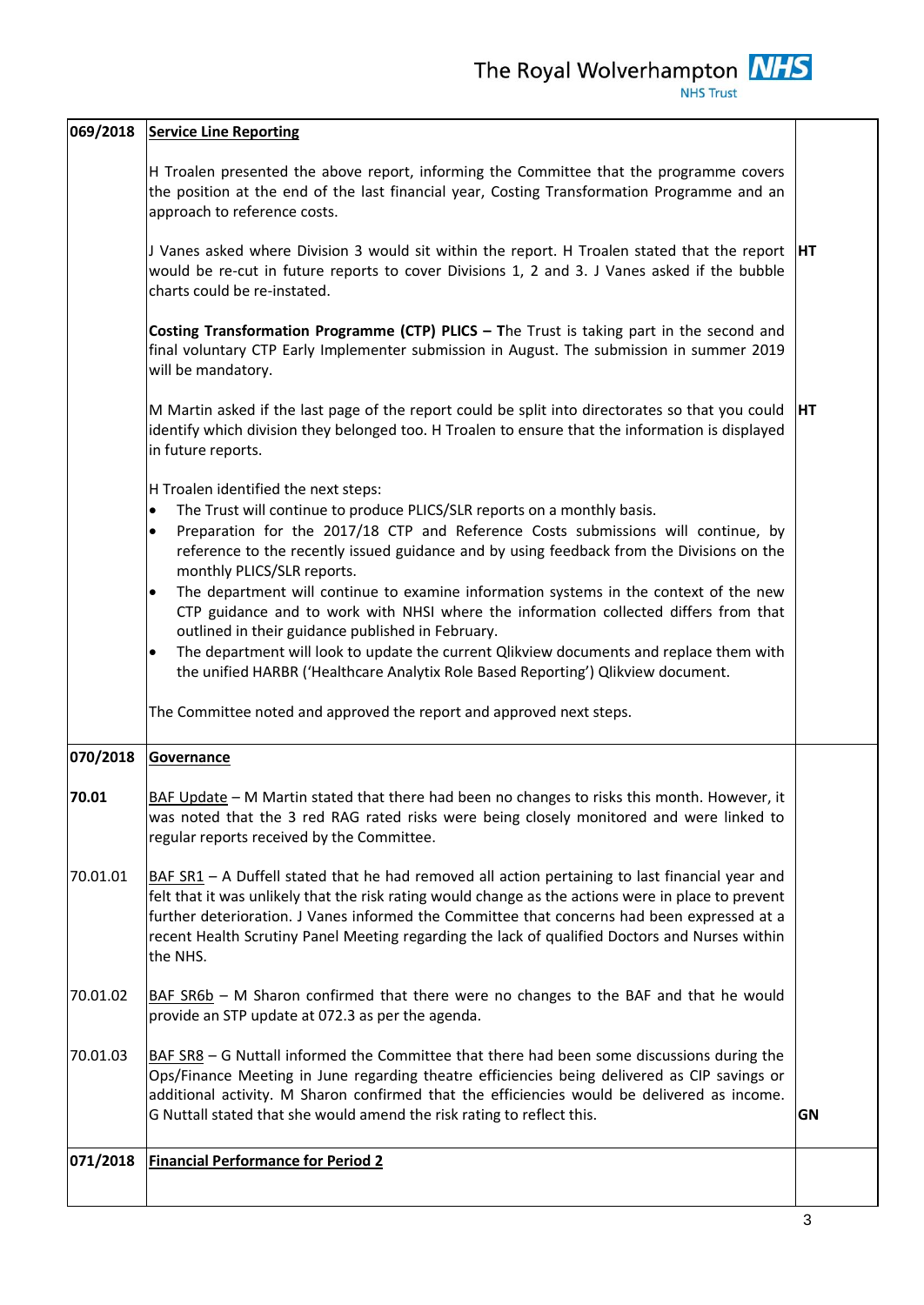## 071.1 Financial Recovery Board (FRB) Report M Sharon presented the above report.

The 2018/19 CIP Target is £25m. This is broken down into a £15m recurrent CIP Target and £10m non-recurrent CIP Target.

At month 2 the Trust is forecasting to deliver £4.2m, which is a shortfall of £20.7m against the CIP Target. The Trust's recurrent YTD delivery is £0.08m with forecast outturn of £2.29m and the Trust's non-recurrent YTD delivery is £0.72m with forecast outturn of £1.92m.

As of month 2, the Trust has delivered £0.80m (94.5%) YTD against a YTD plan of £0.84m.

To date FRB has approved 17 PIDs with a value of £3.63m. The Division One, Division Three, Value for Money and Workforce Programmes presented 6 new PIDs for FRB approval on  $13<sup>th</sup>$ June 2018 with a combined value of £0.49m. FRB approved all 6 PIDs.

There are a further 7 schemes with a value of £3.60m with estimated finances to be agreed by Finance. The Programmes are currently scoping a further 27 ideas.

M Martin asked if the current forecast outturn of £4.2m excluded theatre efficiencies. M Sharon confirmed that the figure excluded theatre efficiencies. M Sharon informed the Committee that the Service Re-design team are currently focussing on both big and small projects and that there are also efficiency schemes that do not require central support, which are being managed by Divisions/Directorates themselves. M Sharon went on to say that there may potentially be bigger savings when working through the West Park Project and implementation of the ambulatory care and frailty model but that the savings would need to be reinvested elsewhere within those services.

G Nuttall informed the Committee that NHSE are focussing on how Trusts can reduce stranded and super-stranded patients (21 days), to reduce costs and increase capacity ready for winter. S Rawlings asked if any wards/departments gave cause for concern. G Nuttall stated that the main areas of concern were surrounding Care of the Elderly and Orthopaedics.

M Martin asked if the Trust's spend on information technology was enough to support transformational change. M Sharon stated that the Trust had invested in an e-prescribing system and an electronic system to support the 0-19 service in order to provide more efficient services.

A discussion took place regarding the use of electronic booking and messaging systems. K Stringer stated that the Trust has the technology to do this and are advancing as much as possible. However, the Trust does not currently have the platform to be able to provide this service and to do so would require a complete modernisation review. K Stringer suggested that N Bruce deliver a presentation to NEDs at a board development session in August. K Stringer to liaise with K Wilshere.

**KS**

G Nuttall stated that an Outpatient productivity benchmarking improvement programme was being set up, funded centrally and that Deloittes won the contract.

M Sharon informed the Committee that structured dialogues were taking place with the CCG to discuss joining up CIP and QIPP.

The report was noted.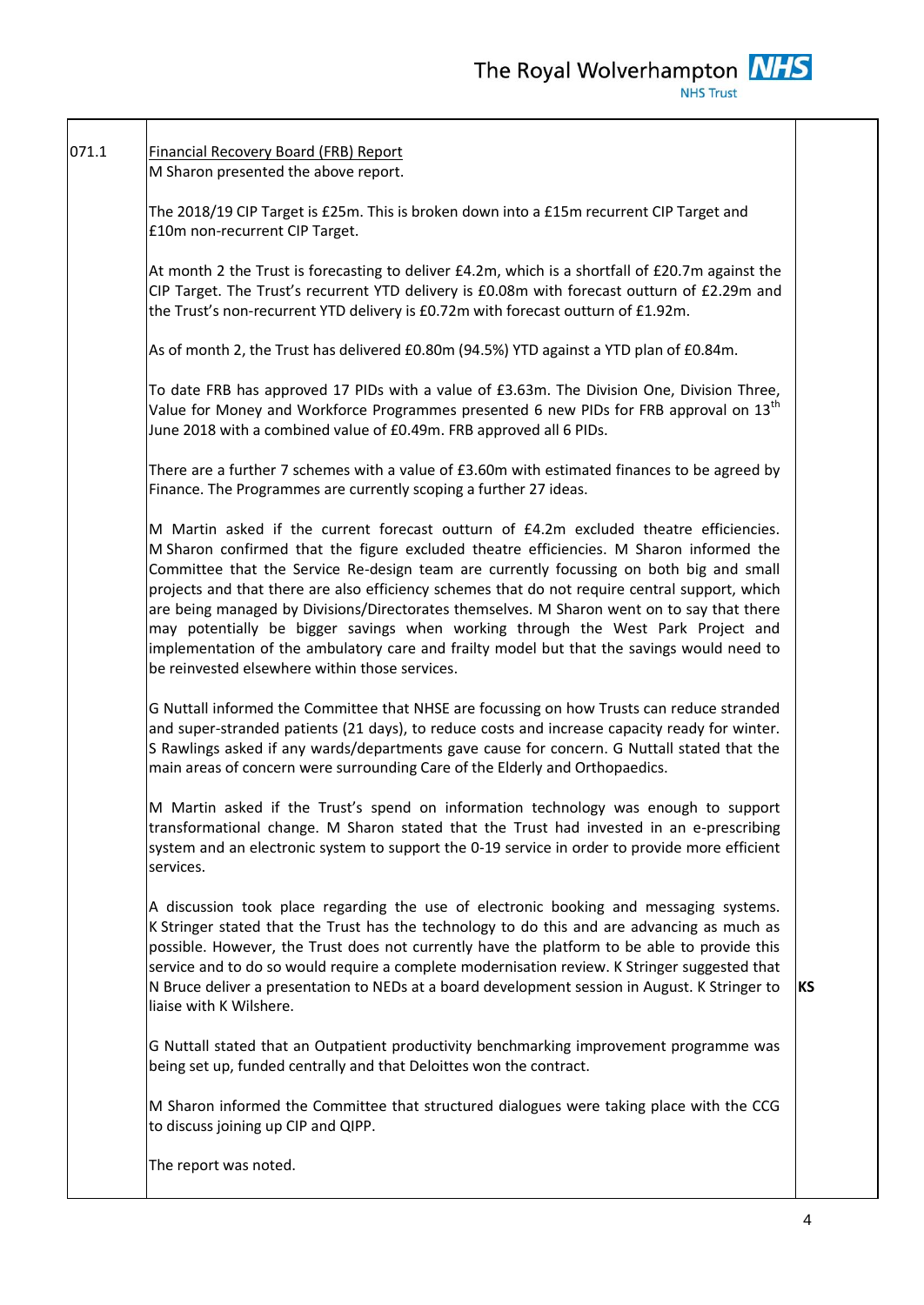The Royal Wolverhampton **NHS NHS Trust** 

071.2.2 071.2.2 071.2.3 071.2.4 K Stringer provided an overview of the Finance Report. **Financial Plan:** The reported year to date Income and Expenditure (I&E) position is as follows: The Trust is behind the year to date financial plan at month 2 by £242k, which is made up of £343k unachieved PSF and £101k ahead of plan on all other budgets. Income has an adverse variance to plan of £618k, due to lower than planned patient activity income for May. However, it should be noted that the in-month patient income of £39.8m is £1.4m higher than May 2017 and is also the highest in-month income that the Trust has achieved since January. Expenditure is adverse to plan by £446k which is predominately due to pay expenditure exceeding the budget. The financial performance does not take into account the risk share agreement that has been approved with Staffordshire CCGs or the potential for a risk share that is under negotiation with Wolverhampton CCG. It is also assumed at this stage that quarter one PSF financial target will be achieved but that A&E PSF income will not. **Financial Risks:** This financial year is expected to be one of the most challenging years that the Trust has experienced. The key risks, which the Trust will consider further and report against more fully next month are: 1) A high activity and income plan, of which, most can be delivered within the existing cost base but some will need investment in capacity. 2) A low contingency compared to previous years. 3) A £25m CIP target and a £9.8m vacancy factor, both of which have only been partially delivered in the first two months of the year. The Finance and Performance Committee will consider all of the financial risks that are to be reported to Trust Board and a range of financial impact of each risk will be calculated. **CIP & Vacancy Factor:** In month 2 there has been an under recovery of £0.49m against the inmonth CIP plan of £0.93m. Year to date shows an achievement of £0.80m against a plan of £1.77m. Of the CIP delivered to date, there is a £0.54m recurrent full year effect. The nondelivery of recurrent and cash releasing CIP continues to be an issue. The vacancy factor for month 2 is £0.9m (18/19 Factor only). There was an under recovery of £0.3m. **Cash:** At the 31st May 2018 the Trust had a cash balance of £10.6m which is £1.9m above the plan. A discussion took place regarding pay against plan. H Troalen informed the Committee that 50% of the variance is due to the vacancy factor that has been removed. A further discussion took place regarding the pay deal. A Duffell informed the Committee that the deal had been agreed but that the mechanism for paying the increase had not yet been identified. M Martin asked if this was identified on the risk register. H Troalen stated that it was an identified pressure within the cash plan. K Stringer stated that he would add this to the risk register. **Year to Date Plan £'000 Actual £'000 Variance £'000** Surplus/(Deficit) **(4,863) (4,762)** 101 Achieved PSF 1142 799 **(343)** Control Total Surplus/(Deficit) **(3,721) (3,963) (242)**

071.2

Trust Financial Report

**KS**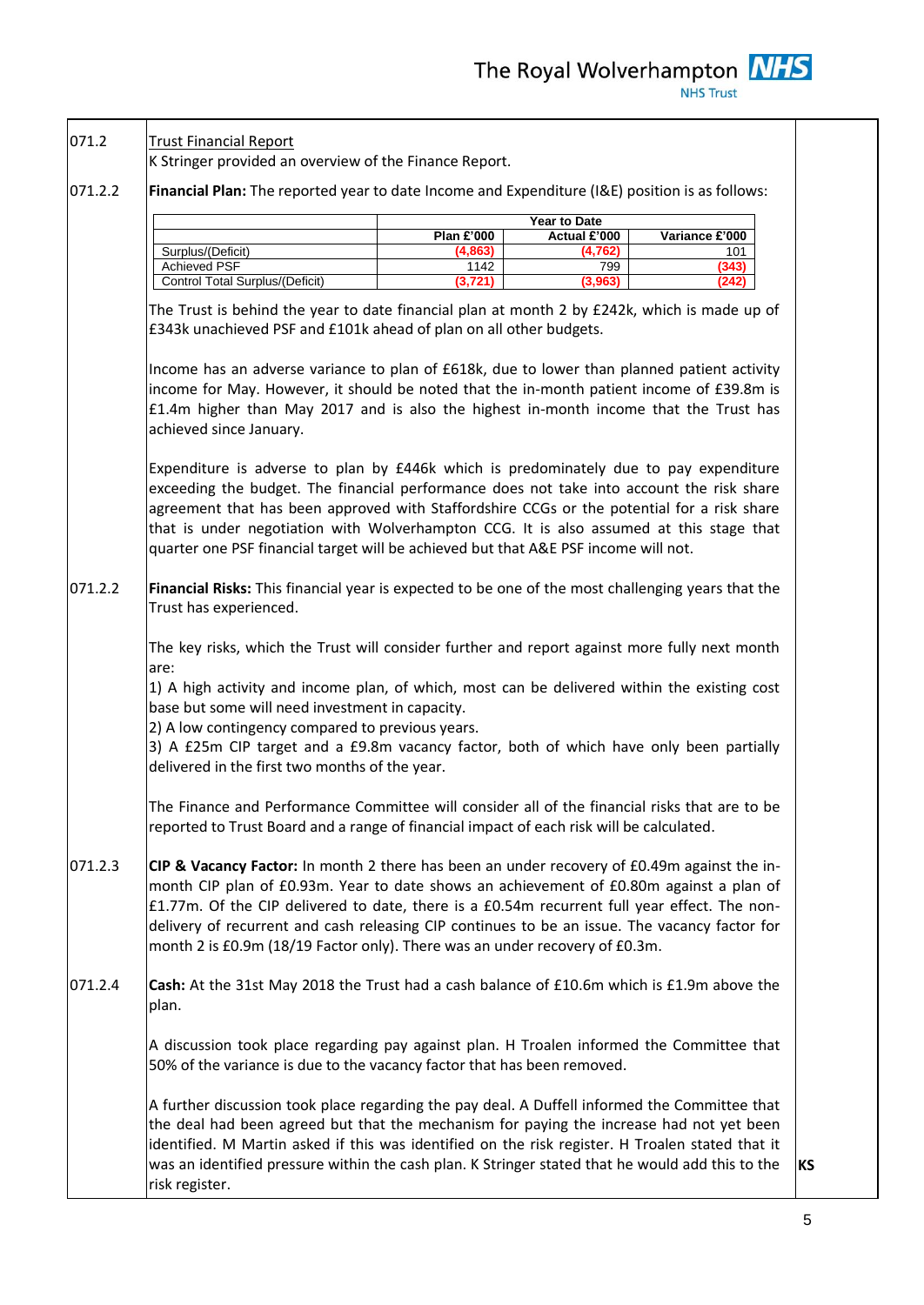|          | M Martin asked for clarification regarding FCE's (Finished Consultant Episodes) with regarding<br>to the change in multiple FCE's in medical specialties. H Troalen stated that the amount was<br>dependent on how income is coded following clear rules. M Martin suggested that this be re-<br>examined in 6 months' time. K Stringer stated that this would be picked up within Finance<br>processes. H Troalen to present a report for the December 2018 Finance & Performance<br>Meeting.<br>The report was noted.                                                                                     | HT |
|----------|-------------------------------------------------------------------------------------------------------------------------------------------------------------------------------------------------------------------------------------------------------------------------------------------------------------------------------------------------------------------------------------------------------------------------------------------------------------------------------------------------------------------------------------------------------------------------------------------------------------|----|
| 071.3    | Supplementary Finance Report<br>The supplementary report was read in conjunction with the Finance Report.                                                                                                                                                                                                                                                                                                                                                                                                                                                                                                   |    |
|          | The report was noted.                                                                                                                                                                                                                                                                                                                                                                                                                                                                                                                                                                                       |    |
| 071.4    | Temporary Staffing Expenditure Dashboard<br>A Duffell presented the above report.                                                                                                                                                                                                                                                                                                                                                                                                                                                                                                                           |    |
|          | G Nuttall stated that May agency costs had reduced and that the overall volumes continue to<br>reduce. G Nuttall felt that there were no significant themes but that more work was required to<br>reduce agency costs within the Trauma & Orthopaedics department.                                                                                                                                                                                                                                                                                                                                          |    |
| 072/2018 | Performance                                                                                                                                                                                                                                                                                                                                                                                                                                                                                                                                                                                                 |    |
| 072.1    | Performance Element of the IQP Report (National & Contractual Standards)<br>G Nuttall provided an update on the report.                                                                                                                                                                                                                                                                                                                                                                                                                                                                                     |    |
| 072.1.1  | Patient Experience Cancelled Operations - The performance targets were met.                                                                                                                                                                                                                                                                                                                                                                                                                                                                                                                                 |    |
| 072.1.2  | $RTT$ – RTT performance saw further improvement during May. 18 weeks incomplete target<br>improved slightly, 90.61% against a target of 92%. Each directorate continues to be monitored<br>against their individual trajectories for both activity numbers and backlog reduction for each<br>month. This is regularly reviewed to ensure attainment of the recovery trajectory. Diagnostic<br>waiting times saw a very slight improvement during May, remaining in tolerance. The pressure<br>points continue in Cardiac diagnostic testing and additional sessions are utilised to keep up with<br>demand. |    |
| 072.1.3  | Urgent Care - Urgent care target improved in May 2018. Performance improved from 84.09%<br>in April to 94.16% in May against a target of 95%. However, G Nuttall reported that<br>performance had deteriorated slightly in June.                                                                                                                                                                                                                                                                                                                                                                            |    |
| 072.1.4  | Ambulance Handover - The fine for Ambulances during May was £2,000, based on 10 patients<br>between 30-60 minutes @ £200 per patient and no patients >60 minutes @ £1,000 per patient.<br>There was 1 patient who breached the 12 hour decision to admit target during May 2018 due<br>to problems accessing external mental health beds. G Nuttall expressed concerns regarding<br>mental health capacity within the NHS. The patient who breached the 12 hour decision to<br>admit had to be transferred out of area to London.                                                                           |    |
| 072.1.5  | Cancer Waiting Times - G Nuttall informed the Committee that the cancer waiting time figures<br>will deteriorate whilst the backlog patients are being addressed. Positive and constructive<br>meetings have taken place with the NHSI and NHSE and 40 people had been treated from the<br>backlog list.                                                                                                                                                                                                                                                                                                    |    |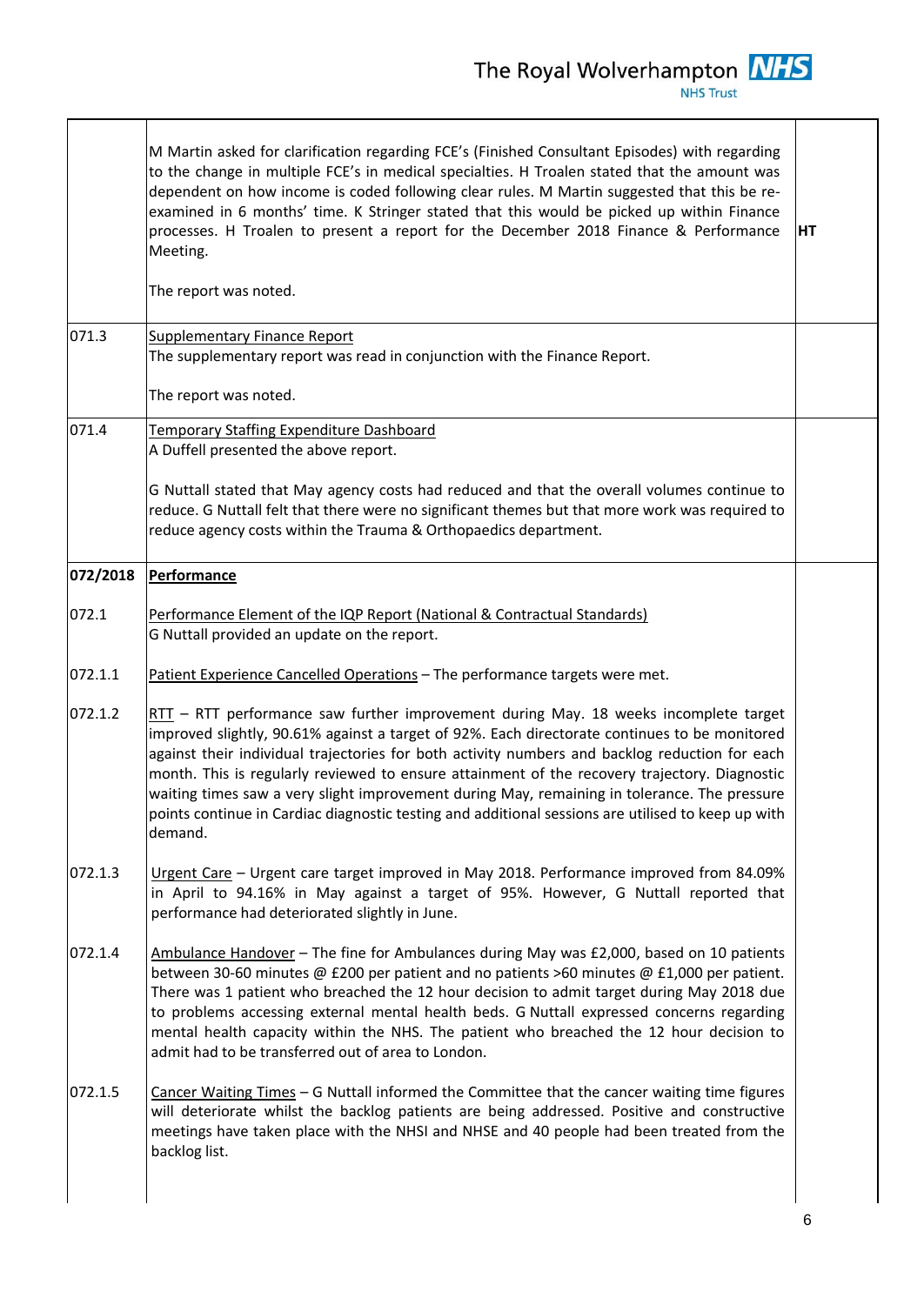| 072.2<br>Performance against Contractual Standards (Fines)<br>G Nuttall drew attention to the £10k MRSA fine.                                                                                                                                      | 072.1.5<br>072.1.6 | G Nuttall informed the Committee that the Cancer Intensive Support Team visited 2 weeks ago<br>and the Trust has received a draft report to check for factual accuracy. The updated and revised<br>Cancer Action Plan will be discussed at next month's meeting, as per the work plan. G Nuttall<br>expressed concerns that patients are currently being booked at day 13 or 14 and felt that they<br>should be being booked at day 7 to allow flexibility within the system.<br>G Nuttall drew attention to the e-referrals on page 11 of the report. All booked appointments<br>will be paperless by October 2018. The electronic system will mean that a GP or patient will<br>need to book the appointment electronically or via phone. There will be a need to ensure that<br>slots are available, if slots are not available patients or GPs will have to try until one becomes<br>available. G Nuttall stated that the figures provided on page 13 of the report are slightly<br>inflated because every failed attempt to book a slot is recorded. M Martin asked if the system<br>would inform a GP or patient when a slot was available if they had been unable to book<br>previously. G Nuttall stated that the current system did not have that facility.<br>J Vanes asked if the report could include regular updates on the number of patients being<br>treated and also if peer data could be visible from a comparator organisation. G Nuttall<br>informed the Committee that the information was provided quarterly so it could be provided at<br>that time. G Nuttall agreed to share a copy of the IST report once it has been received.<br>Performance figures are as follows:<br>2 Week Wait: the breaches in month were as follows; 68.9% were due to internal issues<br>$\bullet$<br>(capacity) and 31.1% were patient choice.<br>2WW Breast Symptomatic: the breaches in month were as follows; 81.8% were due to<br>capacity issues and 18.1% were patient choice.<br>31 Day to Treatment: 19 patient breaches in month.<br>$\bullet$<br>31 Day Sub Surgery: 6 patient breaches in month.<br>$\bullet$<br>62 Day to Treatment: 49 patient breaches in month.<br>$\bullet$<br>62 Day Screening: 3 patient breaches in month.<br>$\bullet$<br>Patients over 104 days - There are currently 24 patients at 104+ days on the cancer waiting list<br>(compared with 18 reported in April), all of these patients have had a harm review and no harm<br>has been identified.<br>Sickness - A Duffell informed the Committee that sickness absence continues with a downward<br>trend.<br>Mandatory Training - M Martin expressed concerns regarding the amount of mandatory<br>training that was overdue. A Duffell stated that the training target was set locally by the Trust<br>and that it may need to be revised to a more realistic target.<br>M Martin suggested that staff be made aware of new mandatory training requirements before<br>they're added to the report to enable staff sufficient time to complete the training and meet<br>the target. | GN |
|----------------------------------------------------------------------------------------------------------------------------------------------------------------------------------------------------------------------------------------------------|--------------------|-----------------------------------------------------------------------------------------------------------------------------------------------------------------------------------------------------------------------------------------------------------------------------------------------------------------------------------------------------------------------------------------------------------------------------------------------------------------------------------------------------------------------------------------------------------------------------------------------------------------------------------------------------------------------------------------------------------------------------------------------------------------------------------------------------------------------------------------------------------------------------------------------------------------------------------------------------------------------------------------------------------------------------------------------------------------------------------------------------------------------------------------------------------------------------------------------------------------------------------------------------------------------------------------------------------------------------------------------------------------------------------------------------------------------------------------------------------------------------------------------------------------------------------------------------------------------------------------------------------------------------------------------------------------------------------------------------------------------------------------------------------------------------------------------------------------------------------------------------------------------------------------------------------------------------------------------------------------------------------------------------------------------------------------------------------------------------------------------------------------------------------------------------------------------------------------------------------------------------------------------------------------------------------------------------------------------------------------------------------------------------------------------------------------------------------------------------------------------------------------------------------------------------------------------------------------------------------------------------------------------------------------------------------------------------------------------------------------------------------------------------------------------------------------------------------------------------------------------------------------------------------------------------------------------------------------------------------------------------------------------------------------------------------------------------------------------------------|----|
|                                                                                                                                                                                                                                                    |                    |                                                                                                                                                                                                                                                                                                                                                                                                                                                                                                                                                                                                                                                                                                                                                                                                                                                                                                                                                                                                                                                                                                                                                                                                                                                                                                                                                                                                                                                                                                                                                                                                                                                                                                                                                                                                                                                                                                                                                                                                                                                                                                                                                                                                                                                                                                                                                                                                                                                                                                                                                                                                                                                                                                                                                                                                                                                                                                                                                                                                                                                                                   |    |
|                                                                                                                                                                                                                                                    |                    | The Committee noted the report.                                                                                                                                                                                                                                                                                                                                                                                                                                                                                                                                                                                                                                                                                                                                                                                                                                                                                                                                                                                                                                                                                                                                                                                                                                                                                                                                                                                                                                                                                                                                                                                                                                                                                                                                                                                                                                                                                                                                                                                                                                                                                                                                                                                                                                                                                                                                                                                                                                                                                                                                                                                                                                                                                                                                                                                                                                                                                                                                                                                                                                                   |    |
| 072.3<br><b>STP Update</b><br>M Sharon provided an update.<br>The Trust is currently compiling STP capital bids to be submitted to NHSI. Three possible bids<br>have been identified; Black Country/Wolverhampton Cancer Centre, Centralisation of |                    |                                                                                                                                                                                                                                                                                                                                                                                                                                                                                                                                                                                                                                                                                                                                                                                                                                                                                                                                                                                                                                                                                                                                                                                                                                                                                                                                                                                                                                                                                                                                                                                                                                                                                                                                                                                                                                                                                                                                                                                                                                                                                                                                                                                                                                                                                                                                                                                                                                                                                                                                                                                                                                                                                                                                                                                                                                                                                                                                                                                                                                                                                   |    |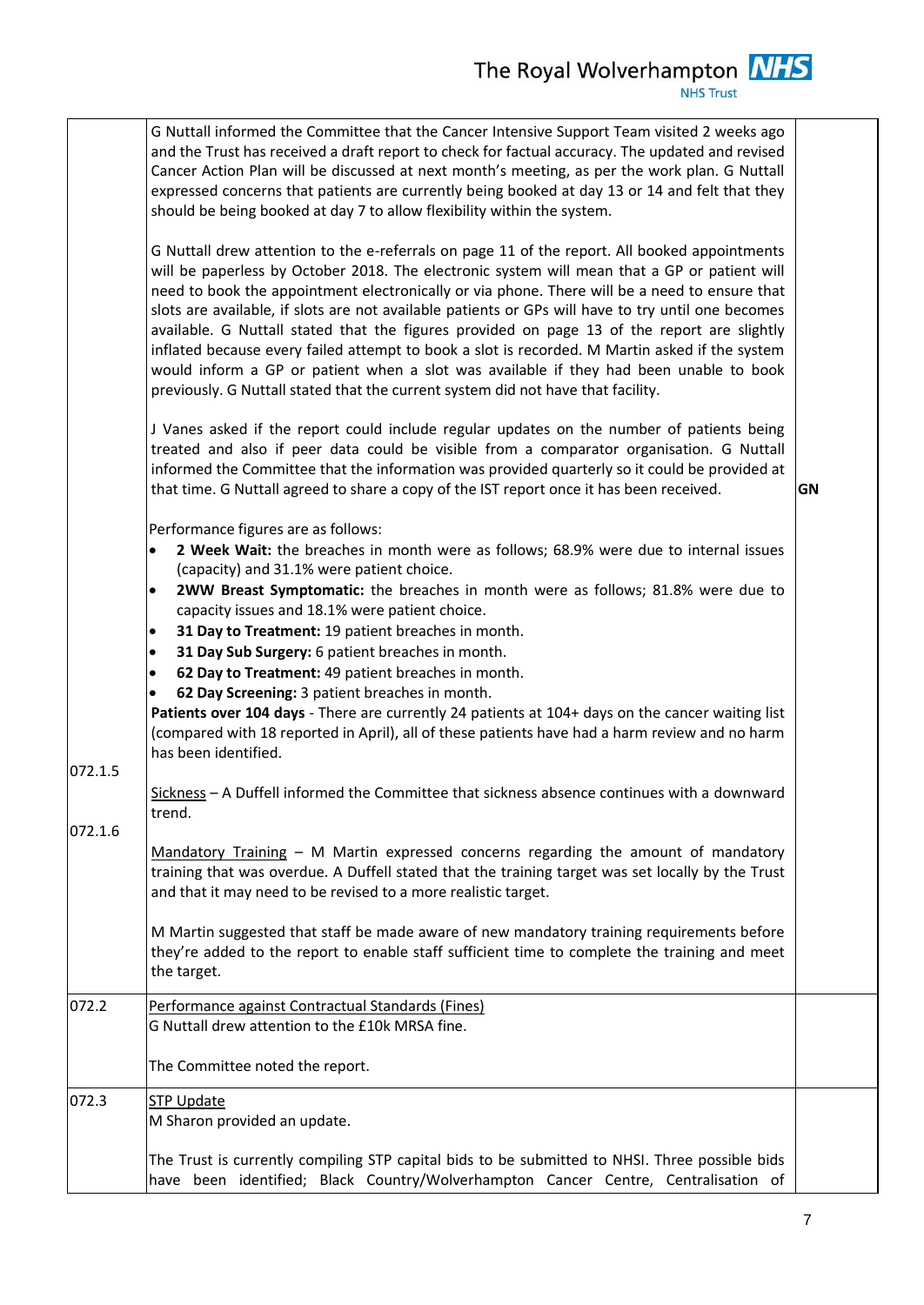|          | Outpatients and transfer of services from West Park Hospital and subsequent closure of site.<br>Bids will be submitted for the Cancer Centre and transfer of services from West Park Hospital.<br>Further work will continue in regards the outpatient bid, which may be submitted during the<br>next bidding round in September/October this year. Bids will be presented to Black Country<br>Financial Directors who will be using a prioritisation tool. The bids will then be approved by the<br>Partnership Board before 11 <sup>th</sup> July. |  |
|----------|------------------------------------------------------------------------------------------------------------------------------------------------------------------------------------------------------------------------------------------------------------------------------------------------------------------------------------------------------------------------------------------------------------------------------------------------------------------------------------------------------------------------------------------------------|--|
|          | M Sharon informed the Committee that the Black Country STP are starting to develop a Clinical<br>Strategy and that development sessions are taking place. Each organisation has been asked to<br>contribute £24k.                                                                                                                                                                                                                                                                                                                                    |  |
|          | Staffordshire STP have approached RWT, asking us to provide information regarding activity<br>data for Cannock.                                                                                                                                                                                                                                                                                                                                                                                                                                      |  |
|          | J Vanes asked if Jonathon Fellows had been appointed. M Sharon stated that there had not<br>been any progress regarding this but informed the Committee that the Black Country<br>Programme Director post has been advertised.                                                                                                                                                                                                                                                                                                                       |  |
|          | M Sharon also stated that the Black Country STP are producing an Estates Strategy and have<br>asked Trusts to submit their Capital Programmes.                                                                                                                                                                                                                                                                                                                                                                                                       |  |
| 073/2018 | <b>Financial Planning</b>                                                                                                                                                                                                                                                                                                                                                                                                                                                                                                                            |  |
| 073.1    | <b>Reference Costing</b><br>H Troalen provided an update on the following report.                                                                                                                                                                                                                                                                                                                                                                                                                                                                    |  |
|          | The Costing Team will submit reference costs at the end of August. The submission will need to<br>be consistent with those elements also contained within the CTP submission just over a week<br>earlier on 21 <sup>st</sup> August.                                                                                                                                                                                                                                                                                                                 |  |
|          | The Committee approved the costing process that supports the Reference Costs submission.                                                                                                                                                                                                                                                                                                                                                                                                                                                             |  |
| 074/2018 | <b>Reports to Note for Period 2</b>                                                                                                                                                                                                                                                                                                                                                                                                                                                                                                                  |  |
| 074.1    | <b>Financial Monitoring NHSi Return</b><br>The return was noted.                                                                                                                                                                                                                                                                                                                                                                                                                                                                                     |  |
| 074.2    | <b>Financial Monitoring NHSi Template</b><br>The template was noted.                                                                                                                                                                                                                                                                                                                                                                                                                                                                                 |  |
| 074.3    | Annual Work Plan<br>H Troalen asked that the Long Term Financial Model be changed to be presented in September.<br>The Committee agreed to the proposal. Action update: C Richards has updated the plan to<br>reflect this change.                                                                                                                                                                                                                                                                                                                   |  |
| 074.4    | <b>Finance Minutes</b><br>M Martin noted that the Trust continues to make slow payments. H Troalen stated that the<br>department periodically look into the possibility of changing the payment date to an<br>accelerated one, but that this would cost approx. $E3 - E5m$ cash and did not seem practical at<br>this time. H Troalen assured the Committee that the Trust is paying invoices within a reasonable<br>timeframe.                                                                                                                      |  |
|          | The minutes were noted.                                                                                                                                                                                                                                                                                                                                                                                                                                                                                                                              |  |